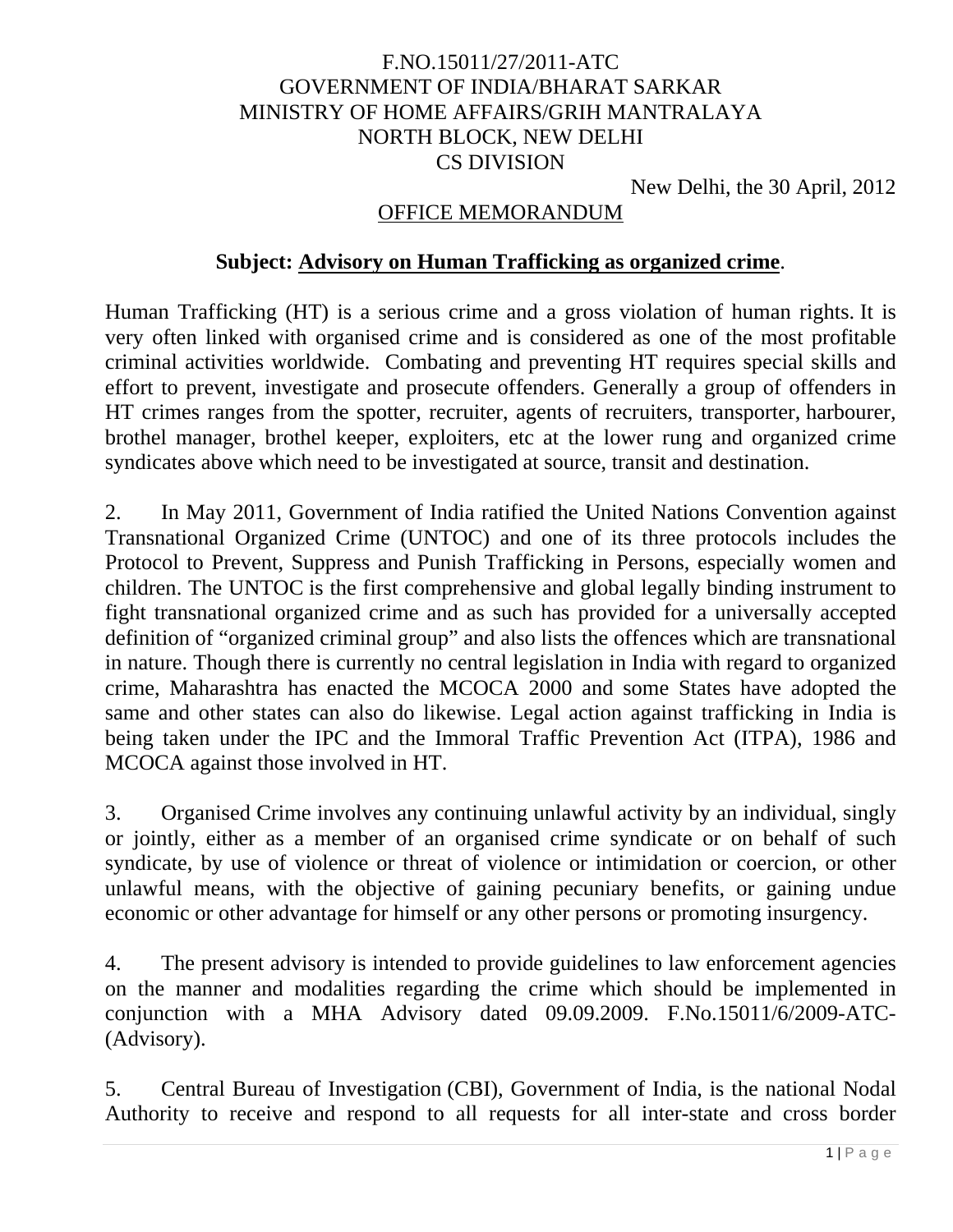assistance as a single point of contact and to act as liaison between the Ministry of External Affairs and other State parties on matters relating to the Convention as well as the Protocols. One unit in Special Crime Division of CBI has been designated as AHTU to provide specialized assistance in the area of HT of children and women for the purpose of begging, prostitution, pornography, forced labour in industries & other forms of exploitation. Criminal Intelligence Cell (CIC), CBI which receives data on gangs involved in kidnapping from all States/UTs in India has been subsumed into this Unit. To ensure that all links in a HT chain are identified and prosecuted as per law, the State/UT police agencies can also take assistance of AHTU, CBI for capacity building as well as for investigation of cases having international ramifications**.** The agency has also activated a helpline number (011-24368638), where any person, having inputs about gangs and syndicates involved in HT can give information.

6. The following **key action points** need to be addressed by States/UTs for effectively dealing with the organized crime aspect of human trafficking.

- a) **Anti Human Trafficking Units (AHTUs)**: All states are urged to utilize the AHTUs as a key machinery to deal with the crimes of HT in a holistic manner. Police officers in the AHTU should collect/disseminate/utilize intelligence on offenders; maintain database of offenders as well as their hierarchical structure, place of operation, segments of supply chain and allied places of exploitation; partner with NGOs and local communities to unearth information relating to HT and above all carry out a professional investigation.
- b) **Sensitisation of Law Enforcement Agencies**: Police / Border Guards / Railway Police / Immigration officers. Prosecutors and Judiciary may be sensitized through training / seminars and workshops for the effective implementation of the ITPA, the IPC (Sections 3A, 107-117,120A, 120B, 551), the Prevention of Corruption Act, 1988, (Sections 7-11, 13, 17, 20) and other relevant state legislations. This should be with the specific purpose of dealing with the organized aspect of trafficking.
- c) **Special Police Officers (SPO)**: U/s 13 of the ITPA, the State Government may appoint SPOs and 'Non-official advisory bodies' to advise the SPOs for dealing with offences under the ITPA.
- d) **Local Intelligence Units (LIU)**: State Governments may consider setting up LIUs in all districts against organized crime to gather intelligence and ensure that it is disseminated. Priority should be given to the database on traffickers and their networks. Their profiling and surveillance can be an effective tool for intelligence collection and for prevention of trafficking.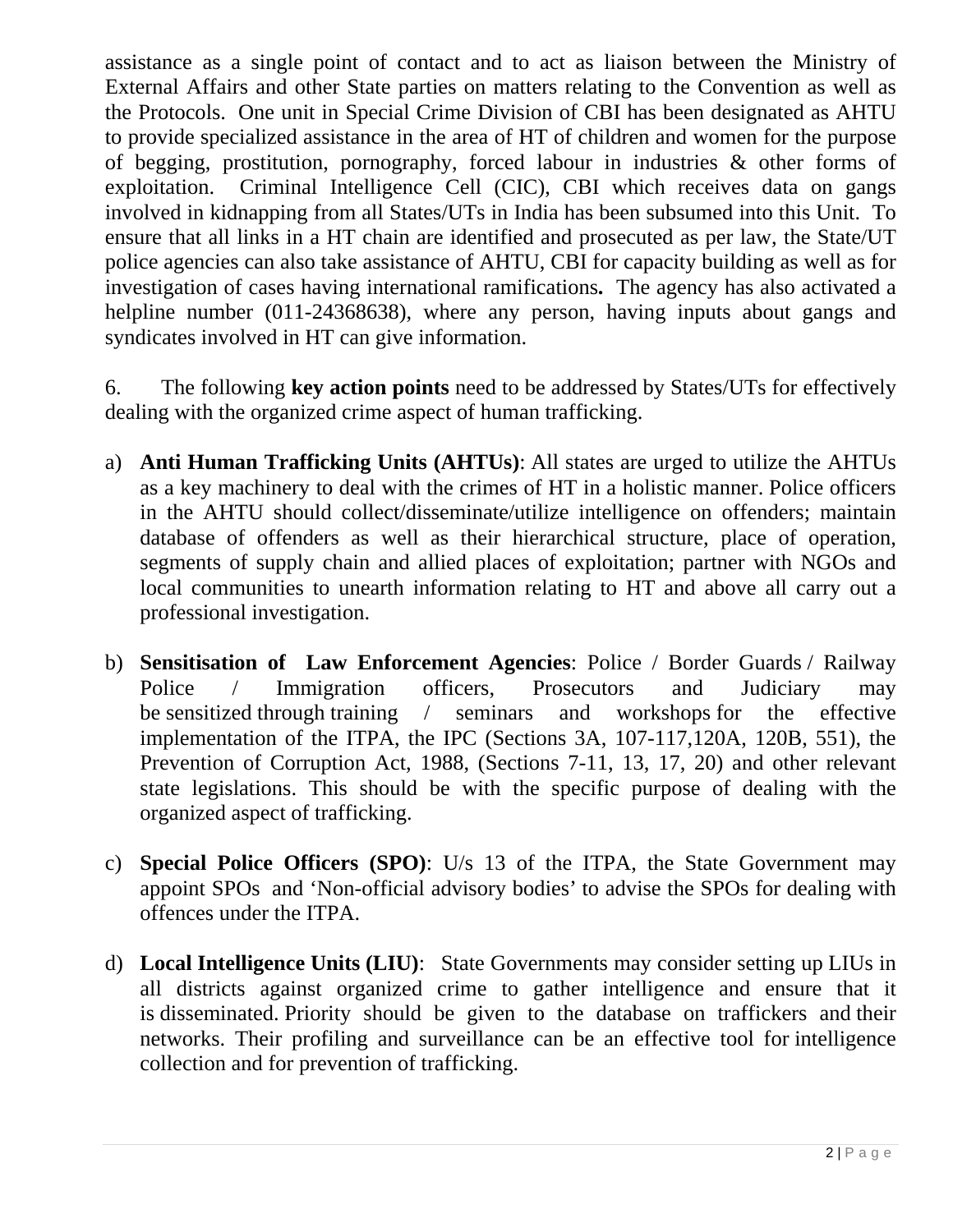- e) **Helplines**: State police agencies may set up helplines and special desks in the police stations and control rooms to address this issue on a real time basis.
- f) **SOPs**: The protocol on Inter-State rescue and Post-Rescue activities and Standard Operating Procedures for Investigation etc. developed jointly by the MHA and UNODC for conducting joint investigations and operations which also facilitate exchange of information about traffickers and their mode of operation, routes etc should be implemented. These resource materials should be translated and re-printed by the states into local languages for wider use and dissemination.

## **7. INVESTIGATION OF ORGANISED HUMAN TRAFFICKING CASES**

Only relentless law enforcement pressure can diminish the possibility of unattached criminal elements forging alliances with big crime figures, constitute criminal networks and thereby spawn the phenomenon of organised crime. Organised crime can only be combated by a deft mix of good intelligence, proper and exhaustive investigation and national and state level coordination.

## **8. SUMMARY OF GUIDELINES FOR INVESTIGATION.**

An organised criminal group is structured in a hierarchical manner so that the kingpins are insulated from law enforcement. Conviction of kingpins is difficult because of rules of evidence: witnesses are not willing to depose for fear of their lives and informers fail assist law enforcement agencies as documentary evidence is not available. For counter these difficulties which hinder proper investigation and prosecution of cases, the following measures are beneficial – inter-agency coordination, use of undercover agents, early completion of investigation and speedy trials, access to common databases for enforcement, witness protection, confiscation of crime proceeds, training of investigation officers and use of Mutual Legal Assistance Treaty (MLAT) for assistance in investigation from other countries.

9.1 **Ingredient of Offence**: Each ingredient of an offence made out in a case must be clearly identified and must be matched against the relevant pieces of available evidence as well as the legal admissibility of each piece of evidence along with linking it with one or more ingredients.

### 9.2 **Investigation at source, transit and destination**:

- a) Evidence collection at the source to ascertain the true identity of a victim, identify and whereabouts of the local gang members and their contacts (links), the modus operandi used for recruitment/engagement of a victim, complicity of the family and others (if any).
- b) Evidence collection through transit is required to establish transfer of a victim, routes and modes of transportation used, identify accomplices and the methods used to control a victim through the transfer.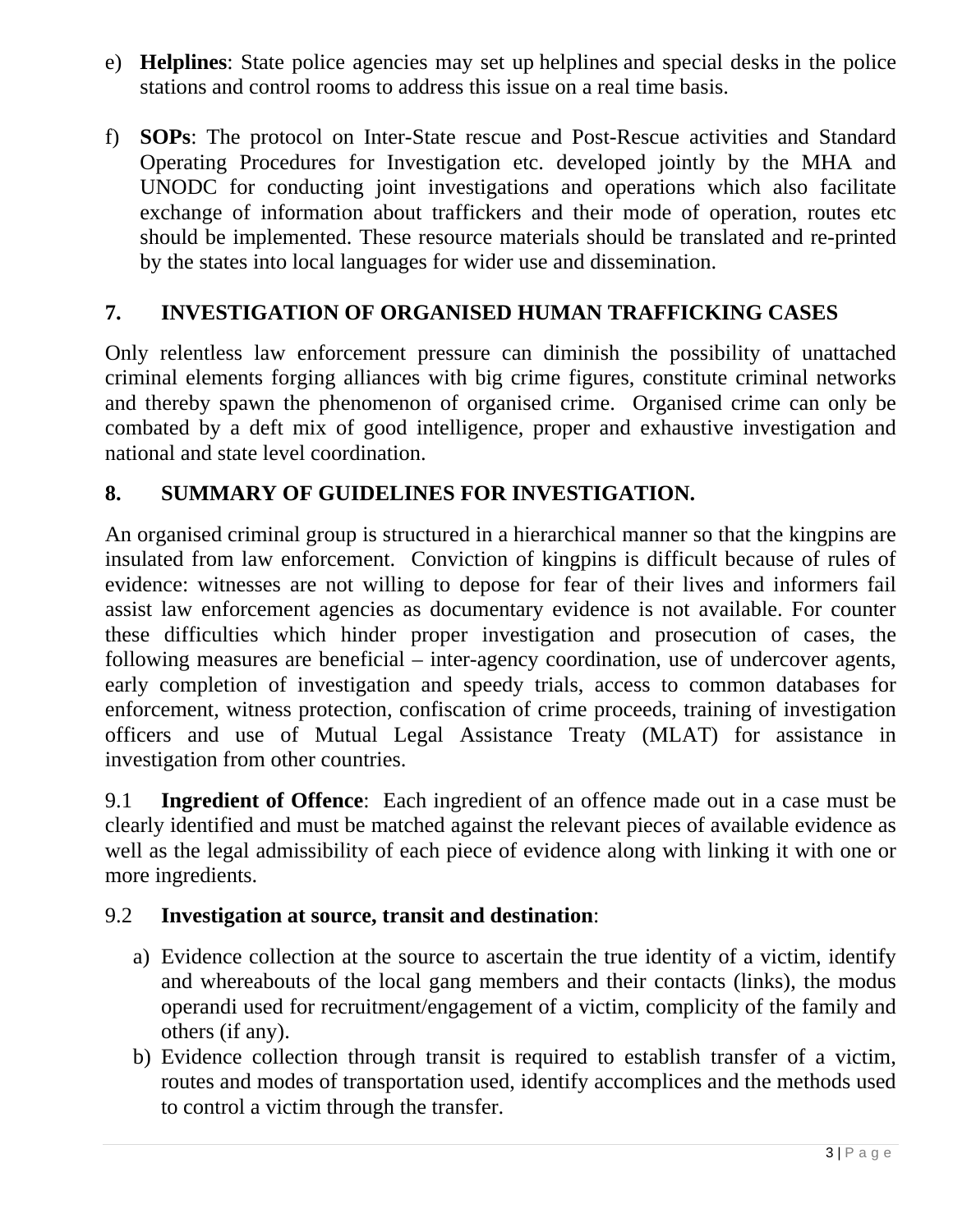c) Evidence collection at the destination to establish the nature of exploitation, methods employed by exploiters to control a victim, impact of exploitation on a victim, places used for exploitation, identification of gang members operating the business, property and assets of a gang and individual members, complicity of officials (if any).

9.3 **Corroborative evidence**: Medical reports should be used to establish the nature of exploitation and its impact on victims. Age estimation of a child victim is necessary to book offenders under more stringent provisions; DNA/finger prints and such other test reports may be obtained to establish the identity of a person (victim/accused); call record analysis of gang members to establish contact between relevant persons (victim/accused/others), travel documents/tickets used by traffickers to establish movement of victims/accused and forensic reports of items seized from a scene of crime (SOC) such as blood stains, instruments, weapons, registers, property papers etc. are other forms of evidence which should be used to establish relevant facts for a case.

9.4 **Independent reports from other agencies**: An Inquiry report submitted under Section-10A (b(i) or 17(2) or 19(3) ITPA, would be highly relevant and useful in cases involving adult female victims of trafficking for commercial and sexual exploitation. Similarly, inquiry report submitted u/s 33 JJ Act in case of child victim or Income Tax department assessment or any other official agency in relation to the activities/assets of an accused or the gang or a Counsellor's report about the condition of a victim would be of utility.

9.5 **Sequence of events**: The sequence of events from 'source to destination' should be reconstructed with all available information to identify the missing links of information and their legal admissibility. Each SOC should also be individually reconstructed to identify the missing links of information/evidence. The role of predators/accomplices such as Procurers/Spotters, Recruiters, Transporters of the victims, Financiers and other exploiters such as clientele, pimps, brothel owner and managers should be investigated from a conspiracy angle.

# 9.6 **Defeating Organised Gangs**:

- a) A clear plan of action should be chalked out to collect relevant evidence to prove existence of a gang, the identities and activities of its gang members, nexus with other gangs and public officials, if any and identify the trail of illegal and ill-gotten money (proceeds of crime).
- b) Deciphering the communication linkages through link analysis.
- c) Specific and general 'intelligence' about a gang should be developed to make a prima facie assessment about the lines of investigation with respect to the activities of a gang.
- d) Relevant 'surveillance' methods may be employed to develop specific information including the identity, the activities and the level of complicity of gang members in the case and otherwise.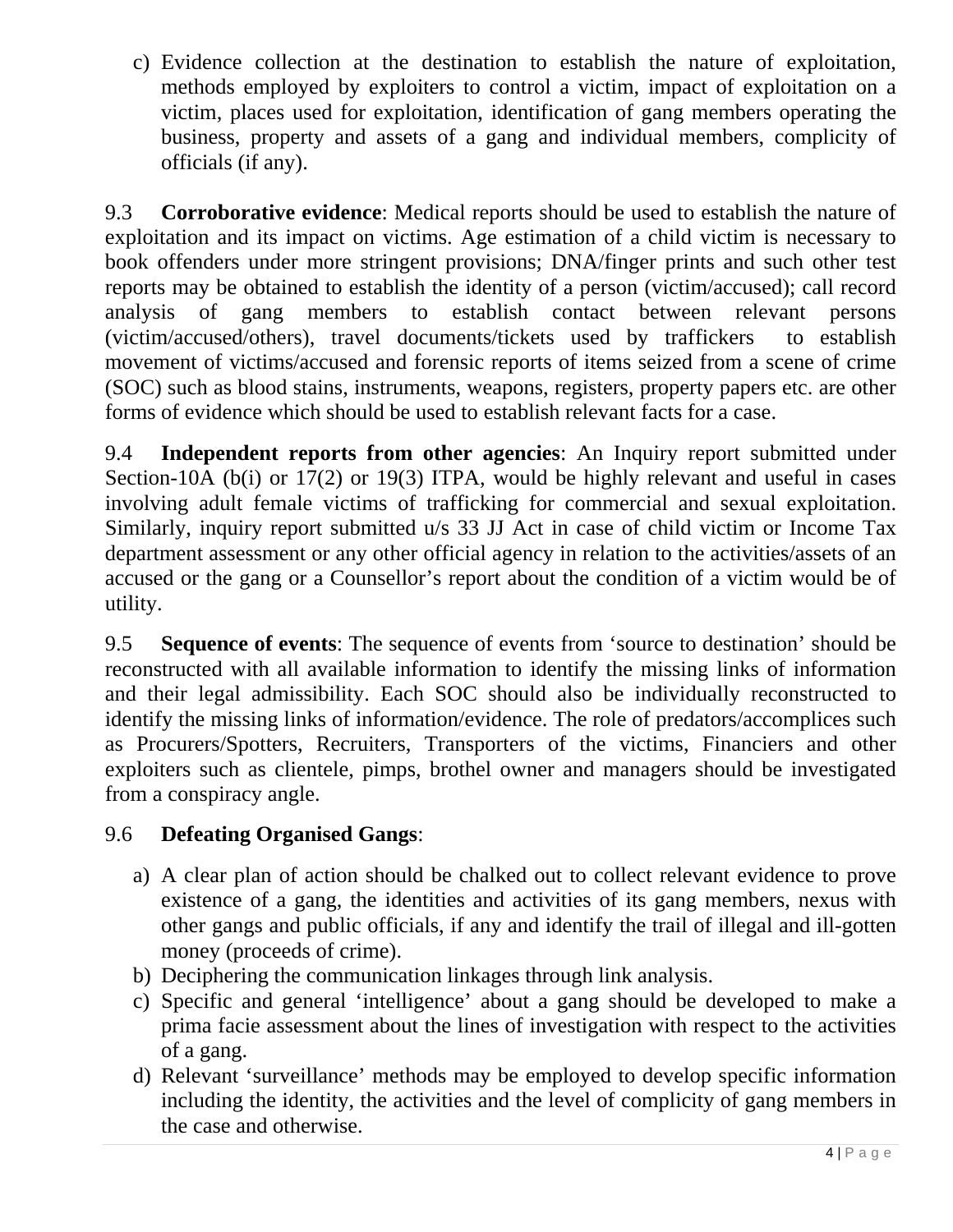e) The case history of every crime committed by every gang member should be collected from the concerned districts to prepare a dossier of the gang to be used to book a gang under relevant laws such as the UP Gangster Act.

# 9.7 **Parallel Financial Investigation into Money Laundering**

It would be virtually impossible to establish and manage an organized HT network without creating audit trails such as advertising, rentals, transportation, communication, mapping of exploiter profits and financial transactions. Any of the following four aspects relating to money laundering need to be established during the course of investigation. Assistance of financial experts should be taken:

- a) Conversion or transfer of crime proceeds for the purpose of concealing their illicit origin;
- b) Concealment or disguise of crime proceeds;
- c) Acquisition, possession or use of crime proceeds;
- d) Contributing indirectly to the commission of the offences outlined above, including participation in and conspiring or attempting to commit the offences in question.

9.8 Efforts should be made to identify each and every moveable and immoveable asset of a gang and each of its members including benami properties by verifying documents and analyzing the source of funds. Each business or establishment run by gang members should be scrutinized to assess the investment made into the business/establishment, its source of funding, profits made and utilization/re-investment of profits, possible tax evasion, violation of financial rules and regulations including the ones relating to foreign exchange.

# 9.9 **Confiscation of Proceeds**:

It will be essential to deprive the criminal gangs of their ill gotten wealth. The laws relating to confiscation of proceeds of crime are available in several statutes. As per the facts of the case being investigated the relevant law is to be invoked.

- a) Sections 102, 105 and 452 of Cr.P.C
- b) Sections 111 to 121 of the Customs Act, 1962 ;
- c) Chapter V A of the Narcotic Drugs and Psychotropic Substances Act, 1985;
- d) The Criminal Law [Amendment] Ordinance, 1944 (Ordinance XXXVIII of 1994)
- e) Foreign Exchange Regulation Act, 1973 (Section 63) ; and
- f) Smugglers and Foreign Exchange Manipulators (Forfeiture of Property) Act, 1976.
- g) Unlawful Activities (Prevention) Act,1967
- h) Invoke provisions of ITPA alongwith IPC, ITPA with MCOCA (wherever in force), ITPA with Goa Children's Act, 2003 (applicable in Goa) etc.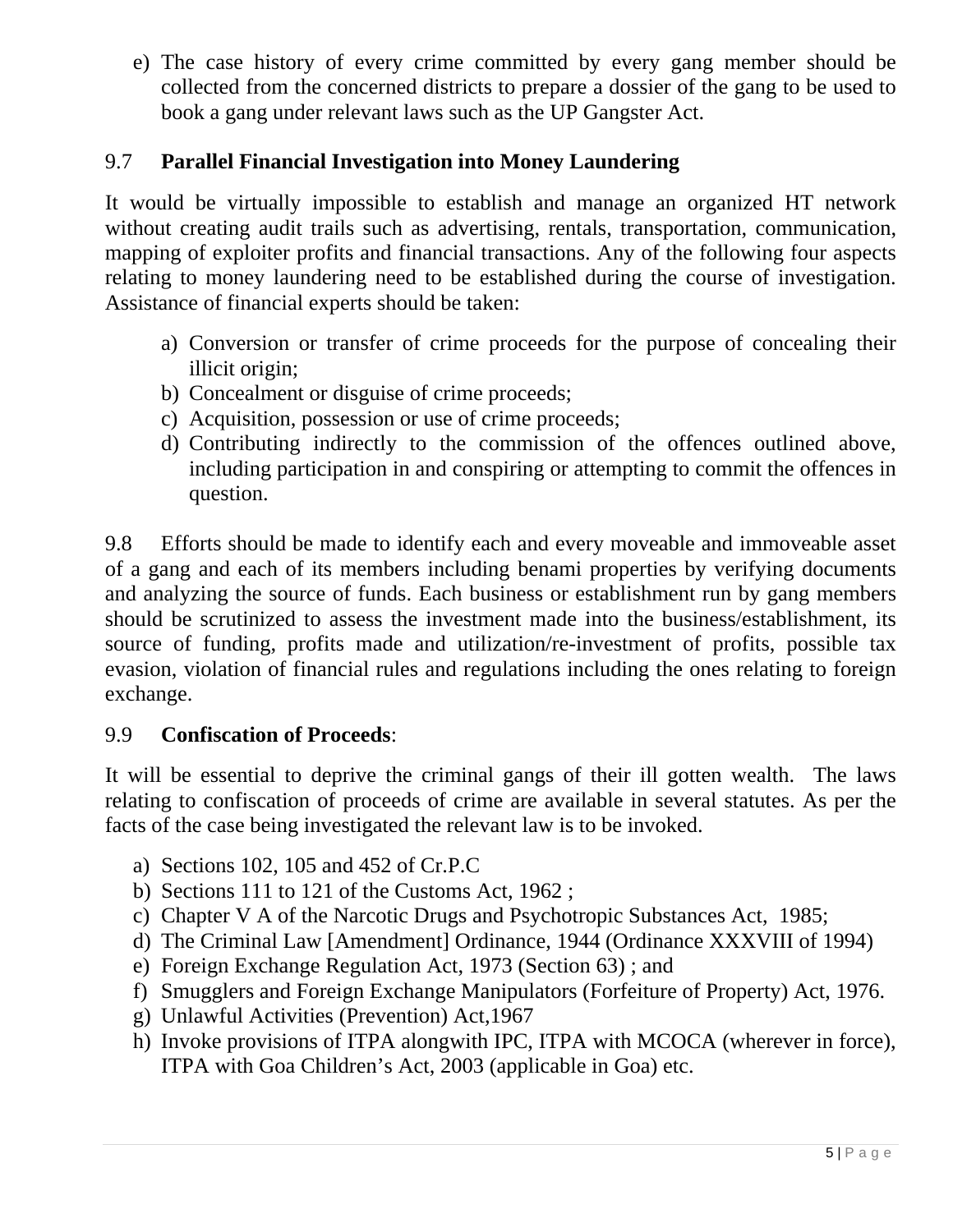i) Action be initiated under the provisions of the Prevention of Money Laundering Act, 2002 for offences committed u/s. 5, 6, 8 and 9 of ITPA; The Enforcement Directorate is to be informed during the investigation of the predicate offences.

## 9.10 **Collection and sharing of criminal intelligence**

As with any other form of organized crime, successful investigation of trafficking in persons requires the need to identify and gather evidence from other jurisdictions in the course of investigations, be it inter-state or cross-border trafficking. Hence, joint proactive operations/serious investigations in the region or transit or destinations sites can exploit evidential opportunities to gather collaborative evidence at recruitment and transportation phases of the crime. It is necessary that while investigating the crime of human trafficking, the following needs to be considered at all stages of human trafficking:

- a) Sharing criminal intelligence with other police agencies (different police stations, districts, states, CBI etc.) on traffickers and all other accomplices.
- b) Sharing crime data with other police agencies and CBI regarding vulnerable places and vulnerable people.

### 9.11 **Transfer of evidence from another country**:

For transfer of evidence from another country Letter of Request (LR) u/s 166A Cr.P.C. or invoking MLAT must be resorted to by contacting the IPCC Division of the CBI.

10. The aforementioned measures are only indicative and the States/UTs may consider any additional measures for dealing with the organized crime of human trafficking. This Ministry may also be kept apprised of any special measures/mechanisms introduced in their respective jurisdictions so that the same could be circulated to other State Governments and UT Administrations for consideration / adoption. States/UTs may consider translating this Advisory into regional languages for dissemination.

The receipt of the Advisory may be acknowledged.

Sd/-

**(S.Suresh Kumar)**  Joint Secretary to Govt. of India, Ministry of Home Affairs, North Block, New Delhi – 110001 Tel. No. 23093410

To The Chief Secretaries & The Principal Secretary/Secretary (Home) All State Governments and Union Territories